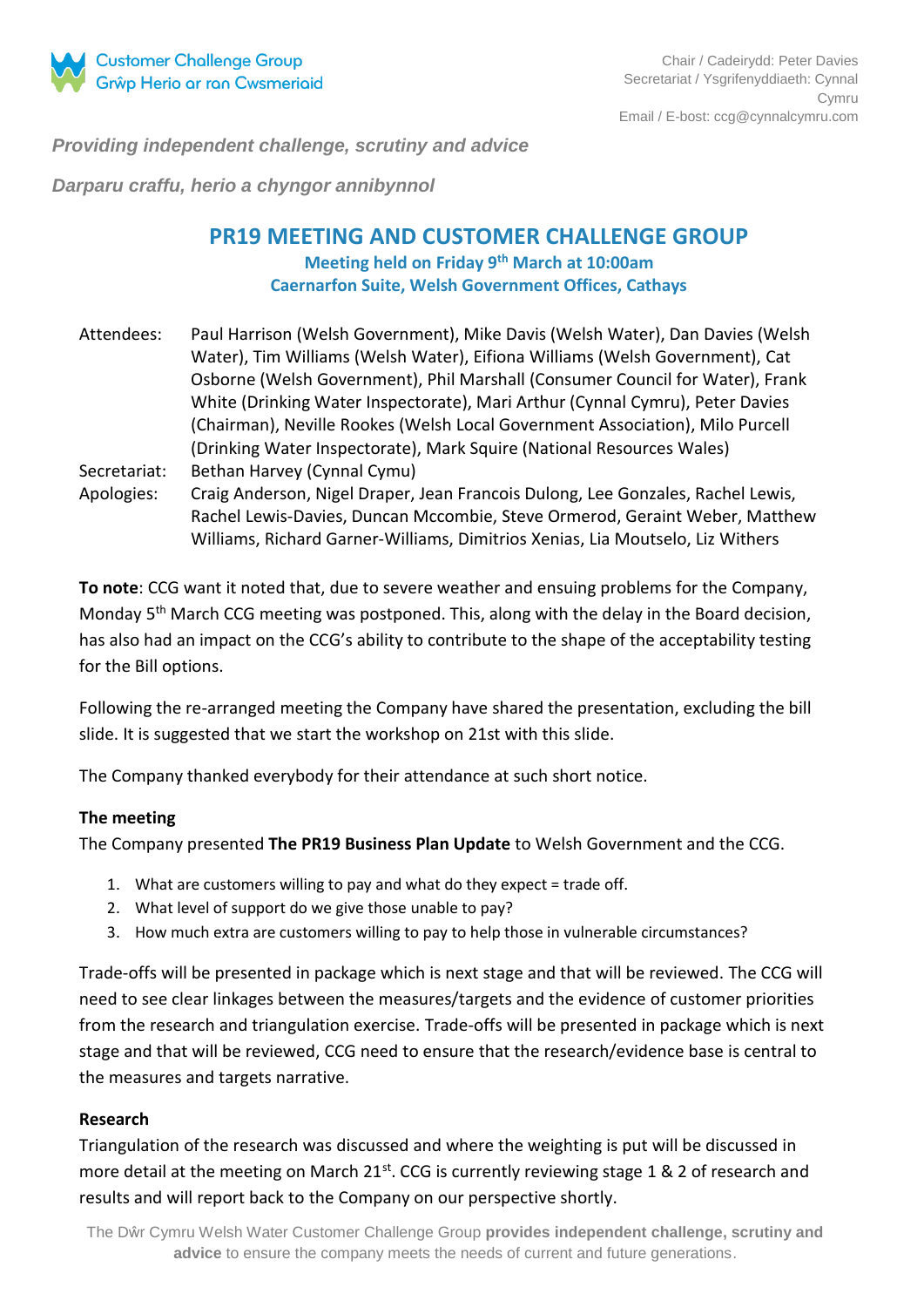ODI research is complete, Rewards & Penalties are difficult areas to speak to customers about, as you need to explain the business plan to have context. This will be one of the areas for which The Company will seek input from the CCG as informed representatives of customers during March 22<sup>nd</sup> meeting.

CCG raised Ofwats recent announcement on the need for clear support from customers before anything is implemented. This has been raised at CCG Chair meetings. Despite the fact that The Company are not going to be putting huge rewards forward – we need clarity.

### **Customers in Vulnerable Circumstances**

CCG understand the need for measurable targets but the Company still need to include customer's priorities, it was felt that some MoS around vulnerable customers have not been included. The Company stated that they have included customer perspectives through use of the Trust measure and they are committing to hard outputs. A paper has gone to the board on strategy of customers in vulnerable circumstances and the CCG need to have sight of this.

One area to be discussed in more detail: Water supply interruptions. The Company has more mains per customer as well as a high proportion of cast iron mains which are more susceptible to bursting in cold weather. There is CCG concern around differences in measurement between The Company and Ofwat. The company responded that they have to put forward what they think are the right targets for their customers and what they think is deliverable. To be explored in more detail.

**Blockages and Sewer Flooding**. Ofwat don't seem to think that that more needs to be done on this but The Company are including this as a Measure. CCG asked how this can be taken forward and what the level of the challenge to The Company is.

A note on **Pollution** target which is yet to be updated but The Company are ahead of PR14 targets. to be.

### **Worse-served Customers**

Hugely expensive and customers are not willing to pay. Company and Board think EVERY customer should be entitled to basic service. Ofwat will challenge The Company's business plan on this and The Company will need support in pushing back to Ofwat. The proposal includes reducing the number of worse-served customers by implementing proper solutions and that those customers do not pay a sewerage bill until their problem is fixed.

## **Affordability**

It was very helpful to see the proposed breakdown of the makeup of the bill. As the CCG has previously discussed, the transparency to customers will be important, as will an understanding of progress towards 2050 objectives, and the degree to which we are setting off costs for future generations.

Drinking Water Inspectorate raised important points in respect to balance of spend against customer priorities on clean water. CCG/ Milo Purcell (MP): 20% for maintenance of drinking water seems low. CCG to examine investment in water quality and review their priorities and choices. The Company responded: they need to make sure that they can maintain existing service with no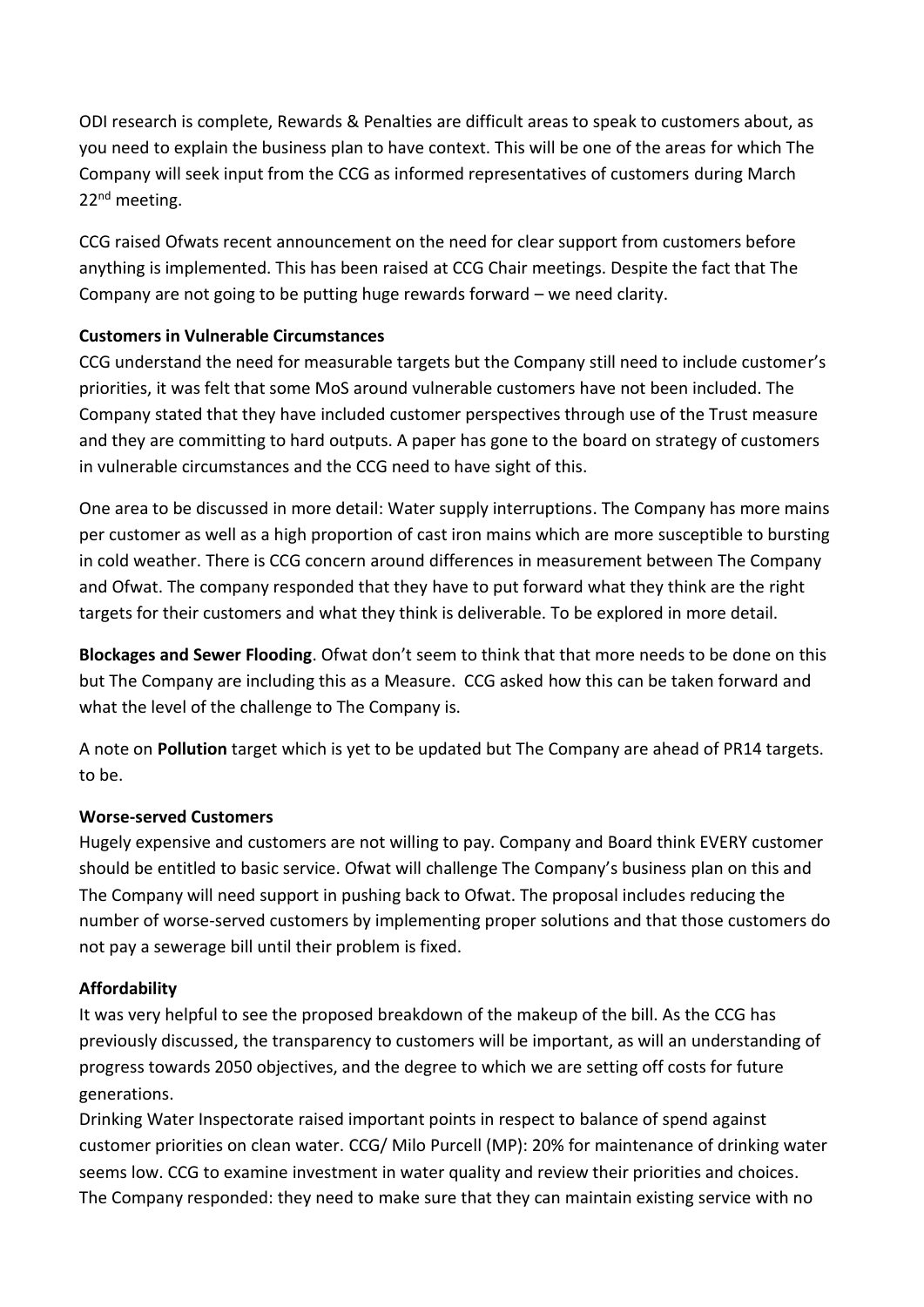increase in risk. They are confident that they can maintain for these sums. They are not cutting back on maintenance spend and are making investments and looking to improve their position. They are investing £120m so degree of affordability is an issue. In addition, other programs like zonal studies will be contributing to water quality and that 40% of the water spend is on maintenance. The Company acknowledged that there was a need to set up a meeting between lan Christy and MP.

**Direct procurement**: CCG felt that external groups have no understanding of future operational model, design, build, finance and operation, we should be talking about operating as it is new ground and that third parties in public services need to be debated. The Company said they don't want to give up operations, can finance cheaper than a third party and currently design and build anyway.

**Social Tariffs** Issue for the Company around number of households eligible for Social Tariffs as opposed to other Companies (reference made to Wales's levels of deprivations). There is a need to work out how to target those in most need and take more control over who signs up. CCG mentioned need to integrate fuel poverty/ other utilities as well as the Digital Economy Act as a tool for supporting this work by sharing information between utility companies and the Department of Work and Pensions. Wider partnerships will be key and of particular interest to CCG. CCG suggested more research into this and feedback from vulnerable groups and other Companies on what they do when having to go back out to customers on the issue of social tariffs. Questions about strategy were raised in terms of how the company operates its social tariff against the backdrop of evidence of eligibility of 400,000 customers is an important priority for the CCG, so we look forward to receiving the draft strategy that has been considered by the Board. PD to follow up with Consumer Council for Water to ensure that the CCG understands the points raised in respect to vulnerability measures, so we can also include this in our review of the strategy for customers in vulnerable circumstances.

**Leakage** is a key priority with customers. WtoP is inconsistent with customer aspirations, never the less the Company are looking at a huge reduction in leakages. The Company plan on going beyond what they need to do and what Customers have said they want in this area and worse served customers.

Welsh Government asked for a clarification that customer awareness has a focus internally and stated that the diagram released by DCWW came as a shock to customers.

### **MoS**

We need to be careful of how the presentation of the measures in three sections (Ofwat, Customers and Business Resilience) is interpreted – as all three sections include measures which are important to maintaining customer trust. So, it is important, not just to view the customer measures as being only those which are important for customers, but also, as was raised in the meeting, that the listing gives an impression that they are in order of customer priority, which you indicated was not the case.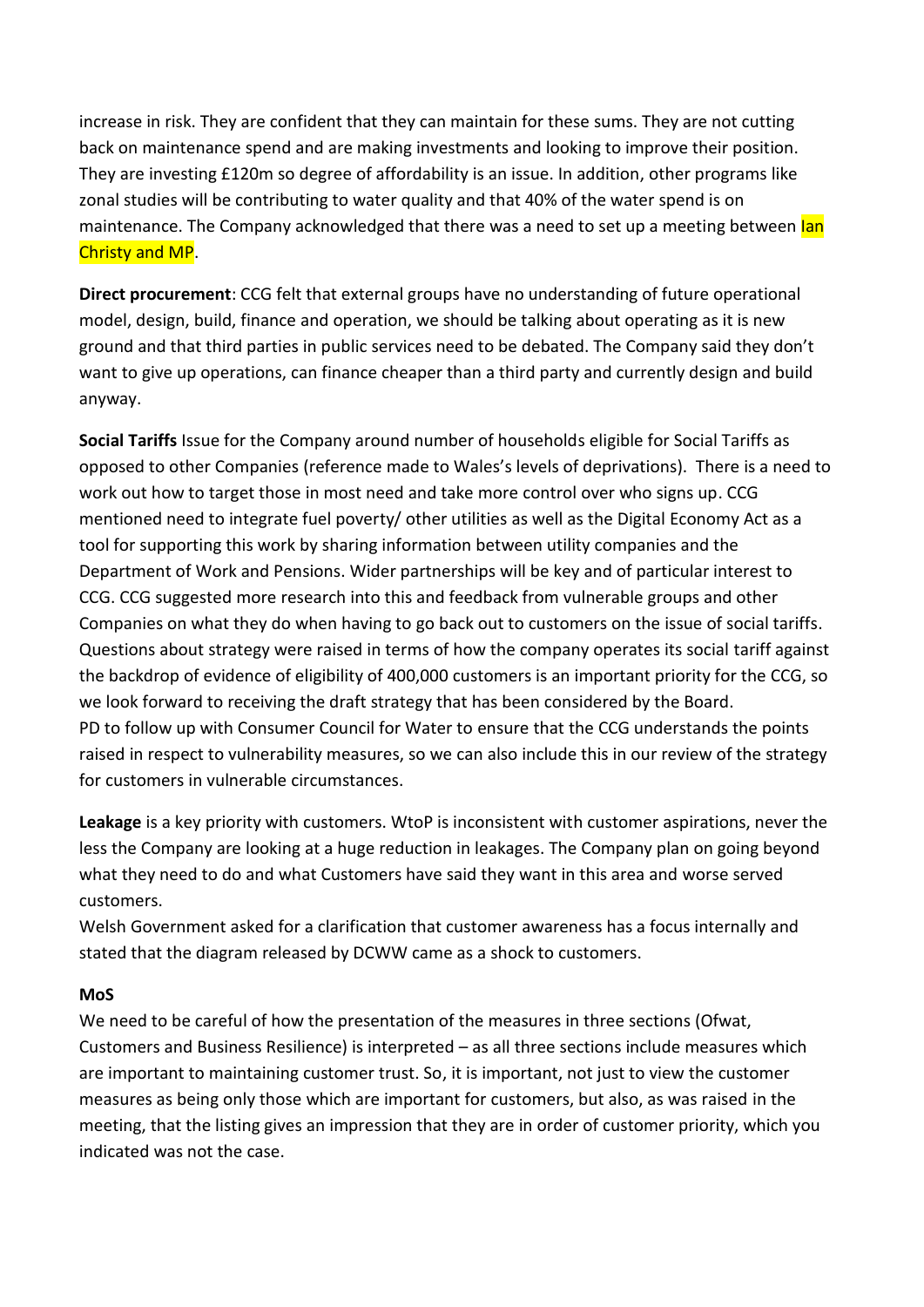The previous CCG meeting raised the issue of the number of measures and the question of whether they can all be priorities. I think we need to consider greater clarity on priority outcomes that meet customer expectations alongside those measures that are essential for maintaining customer trust.

We have now scheduled an important full day workshop on March 21st for the review of the targets and measures of success. The CCG will be able to go into more detail in order to produce a comprehensive response.

## **The Company wanted to raise the following areas of uncertainty for CCG discussion:**

- NEP uncertainty, Social Tariffs, Input price pressure, what can be achieved on efficiencies, Ofwat consistency in performance reporting, ODI rewards and penalties
- The Company are more advanced this time than they were with PR14 but the price review is far more complicated
- Wales-wide issues may not be important to Ofwat (eg. Social tariffs and lead). The Company need Welsh stake holders to voice this and take it to Ofwat
- EW confirmed that Welsh Government will supply supportive context on this
- PD stated that the wider stakeholder body can also do this
- PM confirmed that CCWater will also supplement additional submissions if it's not been covered by the CCG report.
- Options & acceptability testing only just clarified by Board. Summary approach has been shared.

Stage 1 consists of options testing in March/April. Results will feed into Business plan. Deadline for comment 12 March.

Stage 2 will go back to customers May/June with final package and ask for acceptability of full package.

CCG highlighted that The Company will be conducting research on the back of recent weather-related problems.

### **Actions**

- The Company to share Vulnerable Customer Strategy document
- The Company to set up a meeting between Ian Christy and his team and MP
- Wider stakeholder group to voice importance of Welsh issues to Ofwat by supplying supportive context
- The Company to send out ODI reports
- The Company to confirm date of May meeting

## **Dates of Future Meetings**

- March 21st workshop is a KEY day to find out whether targets reflect customer views and if they are cost beneficial. The Company need to prepare and prioritise for that.
- March 22nd to focus on ODIs research (alongside WaterSource Conference). A short teaching on the main issues and the short-comings of dealing with customers on this were suggested and getting a feeling from CCG on their willingness to represent customers on this issue. ODI reports need to be sent to CCG.